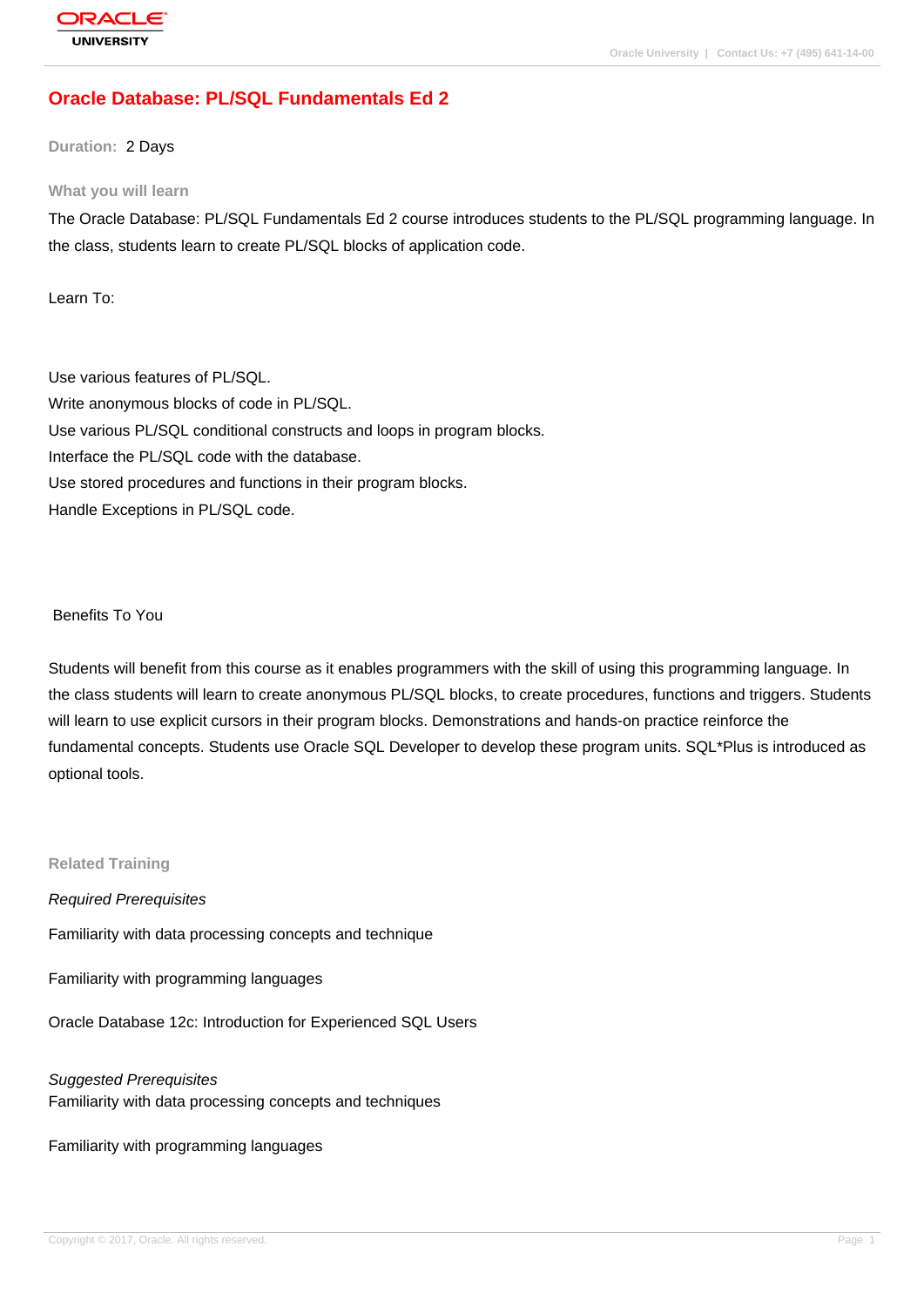**Course Objectives**

Design PL/SQL anonymous block that execute efficiently

Use PL/SQL programming constructs and conditionally control code flow (loops

control structures

and explicit cursors)

Handle exceptions in the program units

Create and execute simple stored procedures and functions

Write PL/SQL code to interface with the database

Describe the features and syntax of PL/SQL

**Course Topics**

#### **Introduction**

Course Objectives, Course Agenda and Class Account Information The Human Resources (HR) Schema Appendices Used in this Course PL/SQL Development Environments

**Introduction to PL/SQL** Understanding the benefits and structure of PL/SQL Understanding PL/SQL Blocks Generating output messages in PL/SQL

## **Declaring PL/SQL Variables** Identifying valid and invalid identifiers Declaring and initializing variables Various data types Identifying the benefits of using the %TYPE attribute Using bind variables

**Writing Anonymous PL/SQL blocks** 

Lexical Units in a PL/SQL Block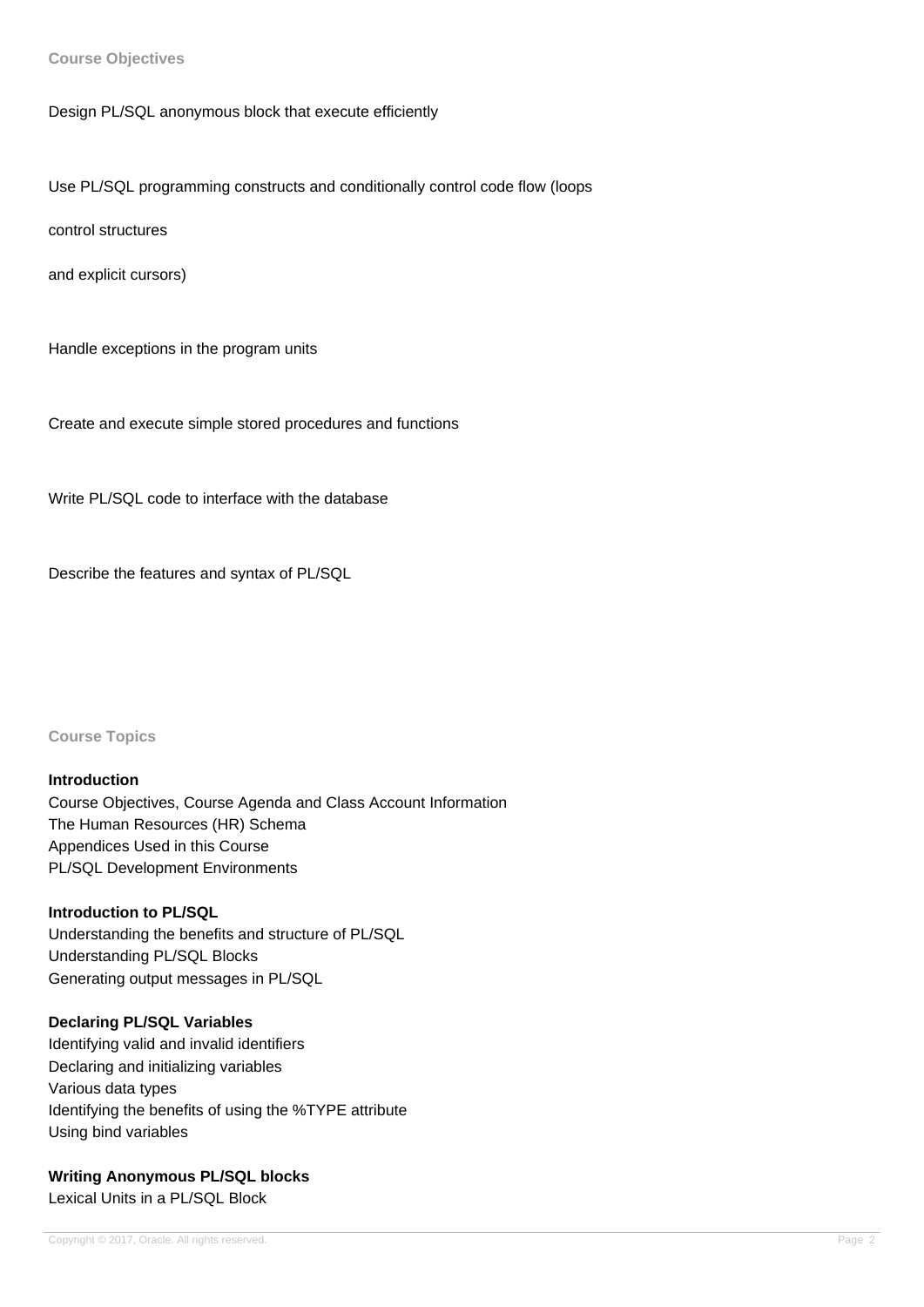Using SQL Functions in PL/SQL Data Type Conversion Using Nested Blocks as Statements Referencing an Identifier Value in a Nested Block Qualifying an Identifier with a Label Operators in PL/SQL Using Sequences in PL/SQL Expressions

### **Using SQL Statements within a PL/SQL Block**

Using SQL Statements in PL/SQL Retrieving Data in PL/SQL with the SELECT statement Using Naming Conventions in DML Statements and data retrieval Manipulating Data on the Server Using PL/SQL SQL Cursors Using SQL Cursor Attributes to Obtain Feedback on DML Saving and Discarding Transactions

### **Writing Control Structures**

Controlling PL/SQL Flow of Execution Using IF and CASE Statements for conditional processing Handling Nulls Building Boolean Conditions with Logical Operators Using Iterative Control with Loop Statements

### **Working with Composite Data Types**

Composite Data Types of PL/SQL Records and Tables Using PL/SQL Records Inserting and Updating PL/SQL Records Using INDEX BY Tables Using Associative arrays Declaring and Using VArrays

#### **Using Explicit Cursors**

**Cursors** Explicit Cursor Operations Controlling Explicit Cursors Using Explicit Cursors to Process Rows Cursors and Records Cursor FOR Loops Using Subqueries Explicit Cursor Attributes %NOTFOUND and %ROWCOUNT Attributes

### **Handling Exceptions**

Concept of Exception Handling Exceptions with PL/SQL Predefined Exceptions Trapping Predefined and Non-predefined Oracle Server Errors Functions that Return Information on Exceptions Usage of PRAGMA keyword Trapping User-Defined Exceptions Propagating Exceptions